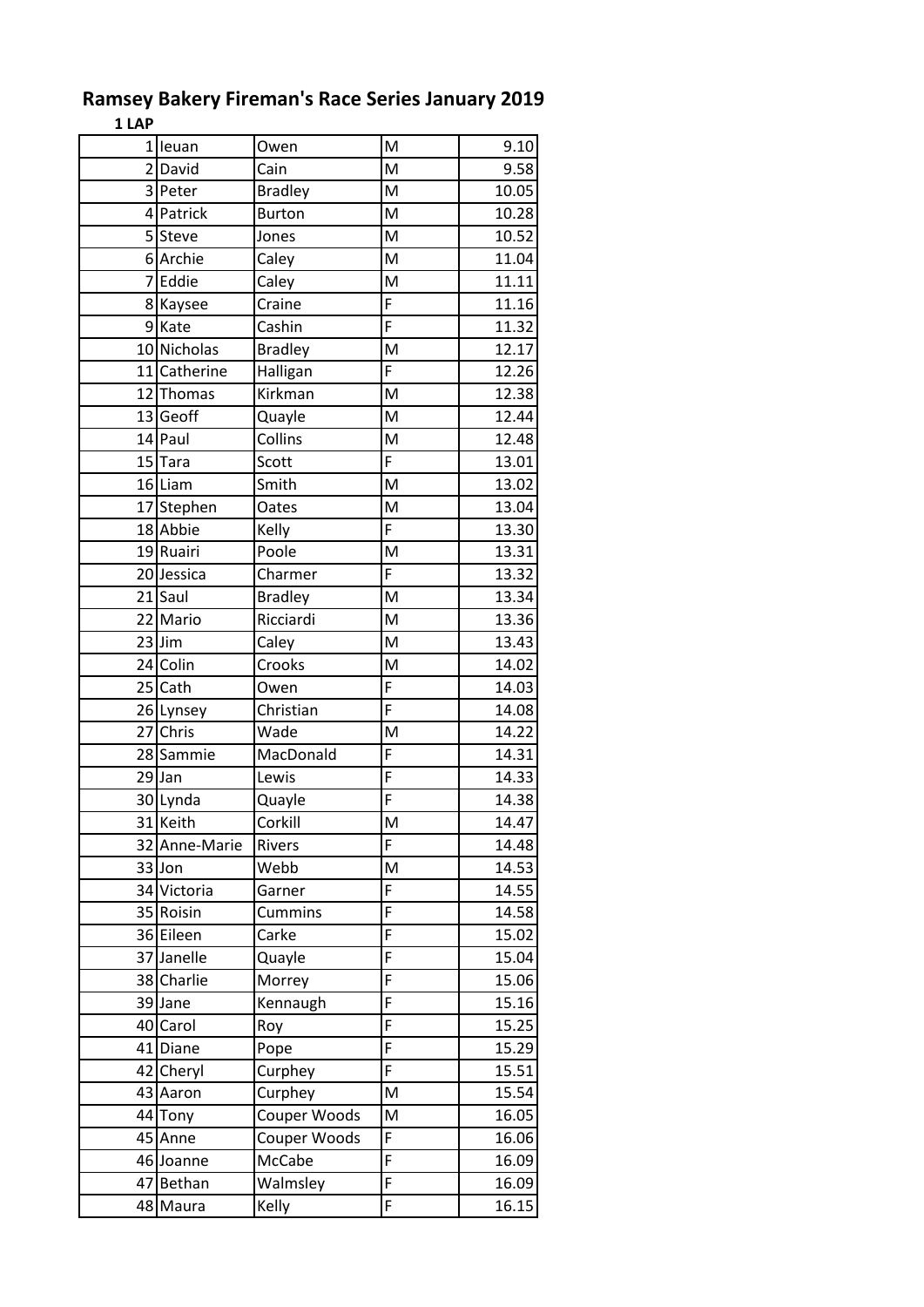|       | 49 Pauline   | Smith         | F | 16.26 |
|-------|--------------|---------------|---|-------|
|       | 50 Michelle  | Sherry        | F | 16.35 |
|       | $51$ Jan     | Radcliffe     | F | 16.41 |
|       | 52 Gemma     | Quilliam      | F | 16.42 |
|       | 53 John      | Smith         | M | 16.44 |
|       | 54 Annabel   | Forgie        | F | 16.54 |
|       | 55 Joanna    | Corcoran      | F | 17.07 |
|       | 56=Andrew    | Kelly         | M | 17.11 |
|       | 56=Katie     | Kelly         | F | 17.11 |
|       | 58 Karen     | Gadsby        | F | 17.25 |
|       | 59 Sue       | Ackroyd       | F | 17.45 |
|       | 60 Neil      | Vondy         | M | 18.59 |
|       | 61 Emma      | Vondy         | F | 18.59 |
|       | 62 Laura     | Mylchreest    | Ë | 19.14 |
|       | 63 Linda     | Quirk         | F | 19.27 |
|       | 64 Mayshiu   | Chan          | F | 20.11 |
|       | 65 Judith    | Clague        | F | 20.11 |
|       | 66 Sylvia    | Kennaugh      | F | 20.33 |
|       | 67 Lynda     | <b>Brogan</b> | F | 21.14 |
|       | 68 Jackie    | Daly          | F | 22.00 |
|       | 69 Corrina   | Daly          | F | 22.00 |
|       | 70 Carolanne | Hanley        | F | 23.53 |
| 3 LAP |              |               |   |       |

|                | 1 Kevin    | Loundes       | M | 25.18 |
|----------------|------------|---------------|---|-------|
| $\overline{2}$ | Will       | Draper        | M | 26.53 |
|                | 3 Andrew   | Nash          | M | 27.25 |
|                | 4 Andrew   | Isaac         | M | 27.28 |
|                | 5 Paul     | Sykes         | M | 28.28 |
|                | 6 Nigel    | Quayle        | M | 28.50 |
| 7              | Ben        | Corkill       | M | 29.03 |
|                | 8Dave      | Bignell       | M | 29.14 |
| 9              | Ste        | Downward      | M | 29.16 |
|                | 10 Sarah   | Webster       | F | 29.33 |
| 11             | Luke       | Phair         | M | 30.39 |
|                | 12 Daniel  | Pownall       | M | 30.39 |
|                | 13 Juan    | Kinley        | M | 31.07 |
|                | 14 Neil    | <b>Brogan</b> | M | 31.36 |
|                | 15 Daniel  | Phair         | M | 32.21 |
|                | 16 Gordon  | Crowe         | M | 32.35 |
|                | 17 Tuffty  | Nash          | M | 33.49 |
|                | 18 Paul    | Cubbon        | M | 33.53 |
|                | 19 Hugo    | Piggin        | M | 33.57 |
|                | 20 Phoebe  | Coates        | F | 33.59 |
|                | 21 Cameron | Comley        | M | 33.59 |
|                | 22 Paul    | Craine        | M | 34.21 |
|                | 23 Nikki   | Boyde         | F | 34.22 |
|                | 24 David   | Peach         | M | 35.16 |
|                | 25 Rosy    | Craine        | F | 35.24 |
|                | 26 John    | Sansom        | M | 35.59 |